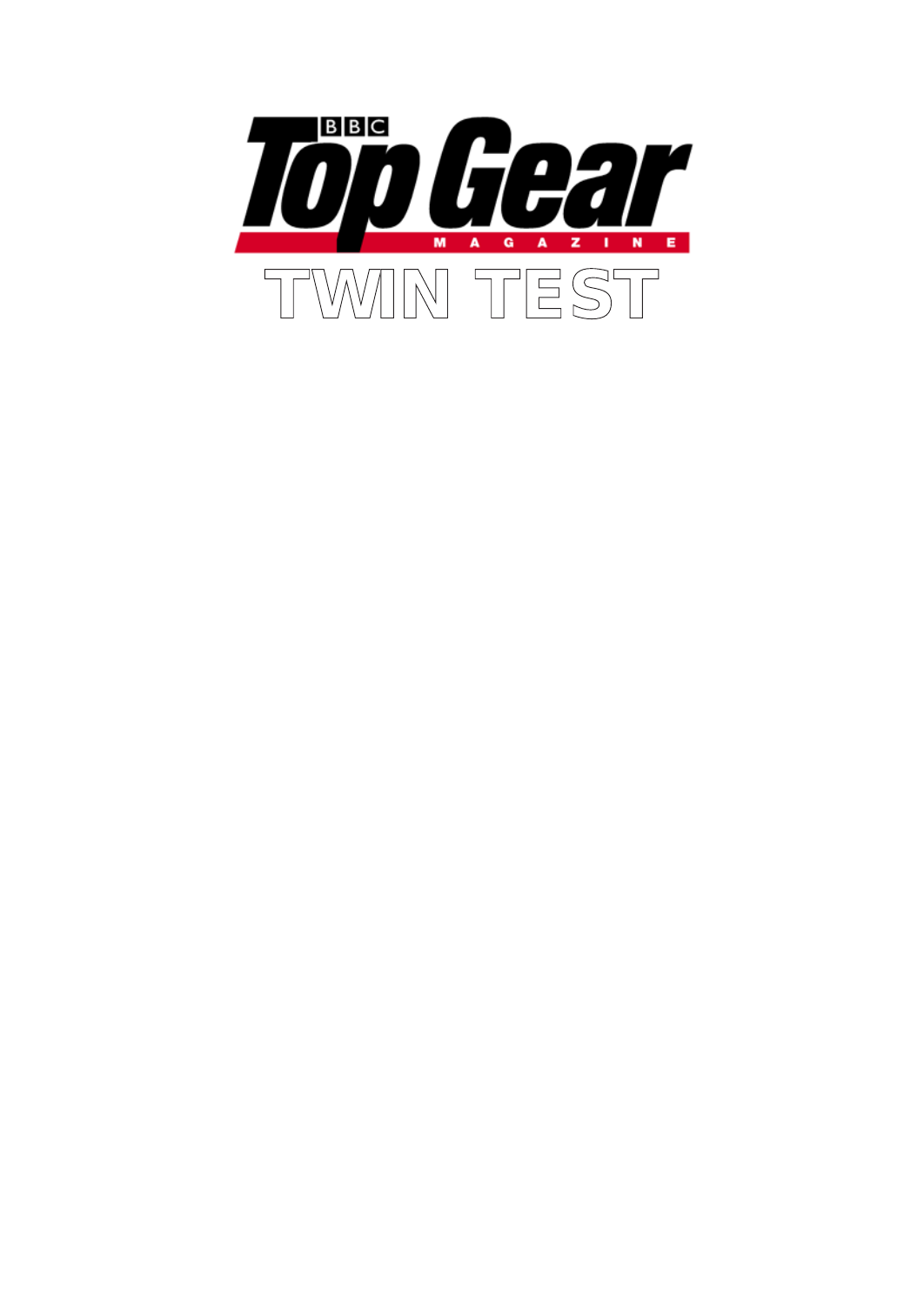# BASIC FAMILY TRAN**SPORT** Photography: Jim Forrest



You need to cart your **family** around. Or you need to satisfy the **dull** old **fleet manager** at work. That means you need **four doors** and a **boot**. Oh **dear**, That **must** mean you need a **no-fun**, no-frills **fifty**-in-every-service-station



**repmobile**. But had you thought of **these**? Two **motorsport**-derived saloons, the **Alfa Romeo 1.8 Twin Spark** and the **Subaru Impreza 2.0 Sport**, will let you add some **looning** to your sensible **salooning**

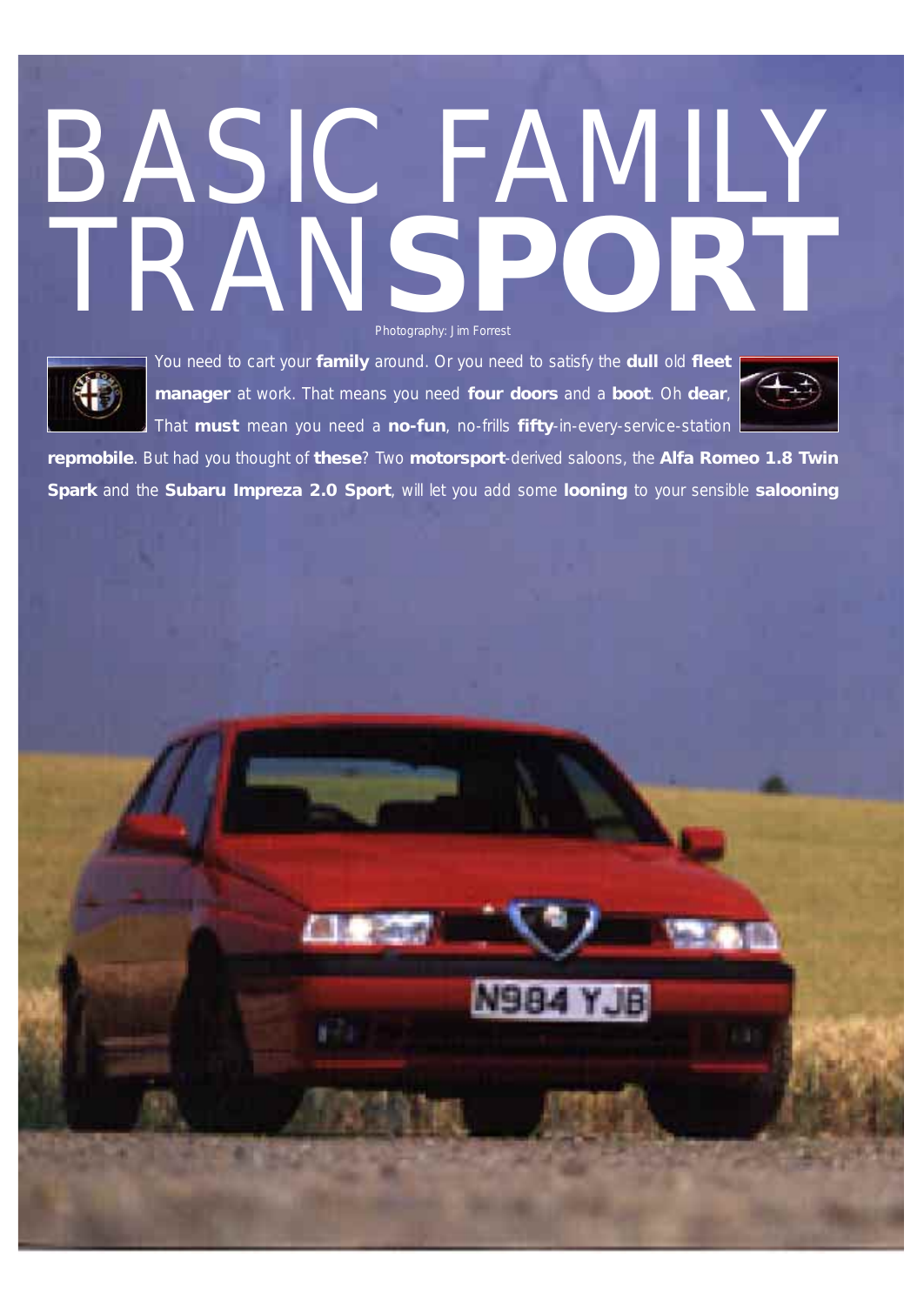saloons, we should be talking about dull things like s this is a test of two family saloons, we should be talking about dull things like combined fuel economy, residual values and boot capacities. We should be using terms like Medium C-Sector Sales Patterns and telling you about the fleet buyers' influence on prices.

The thing is, that's the kind of boring patter we reserve for no-fun reps' cars and, though these two cars do indisputably come equipped with four seats, four doors and a boot, and will therefore do everything that a Vauxhall Vectra or similar can, they both try and offer a little something extra too. After all, who said that life had to be boring just because you've now got 2.5 kids and a TV licence?

The first of our family funsters is Subaru's Impreza Sport. Four-door saloon it might be, but it also boasts the same bodykit (vented bonnet aside) as Colin McRae's World Rally

s this is a test of two family **ontest** Championship-winning car. Like Mr McRae's machine, there's also fourwheel-drive, and under the bonnet is a new two-litre version of Subaru's tried and tested flat-four engine. Best of all, the price of looking like Scotland's own World Rally Champion is a suitably penny-pinching £14,169.

Our other contender, also offering four-door fun with a smattering of competition pedigree, is the Touring Car-influenced Alfa Romeo 155.

It wasn't much praised when it was first launched, but since then there have been a whole heap of improvements. The bulging wheel arches not only make it look more aggressive, but allow a wider track for an improved, sportier suspension set-up, including a lower ride height.

The biggest change comes under the bonnet, though, where Alfa has introduced a new 1.8-litre Twin Spark 16 valve engine which not only boasts more power than the old one, but better fuel consumption, too. Price, though above that of the Impreza, is still a reasonable £15,441 on the road.

## **STYLING**

You couldn't really call either of these cars all-time style classics, but they're certainly more interesting than your average bland repmobile.

The Alfa is the more striking of the two thanks to its wedge shape, bulging wheel arches and aggressive-looking headlights. The lowered ride height has also given the car a more aggressive stance and the wider track means that its wheels fill their arches a little more convincingly than on the old model. Sadly, the Touring Car-clone black alloy wheels are extra, though the standard silver ones look almost as sexy.

The Subaru, it has to be said, is something of an ugly duckling by comparison, but that's part of its appeal. In its base form it's about as conventional as a four-door saloon gets, but add the dinner-plate-sized spotlamps to the front, boot spoiler to the back and alloy wheels to the side, and suddenly you've got a car that looks as if it would tackle a forest stage as readily as a supermarket run.

Thanks to McRae's winning ways and the subsequent publicity around it, the Subaru badge now carries as much street cred as the Alfa's, too.

# **PERFORMANCE**

Although the Subaru looks like it's just driven off a special stage and the Alfa apes a racetrack refugee, neither of these cars has anything approaching the power of their competition-tuned cousins. What they do have, though, is enough go to ensure you can have some fun on those weekends when you

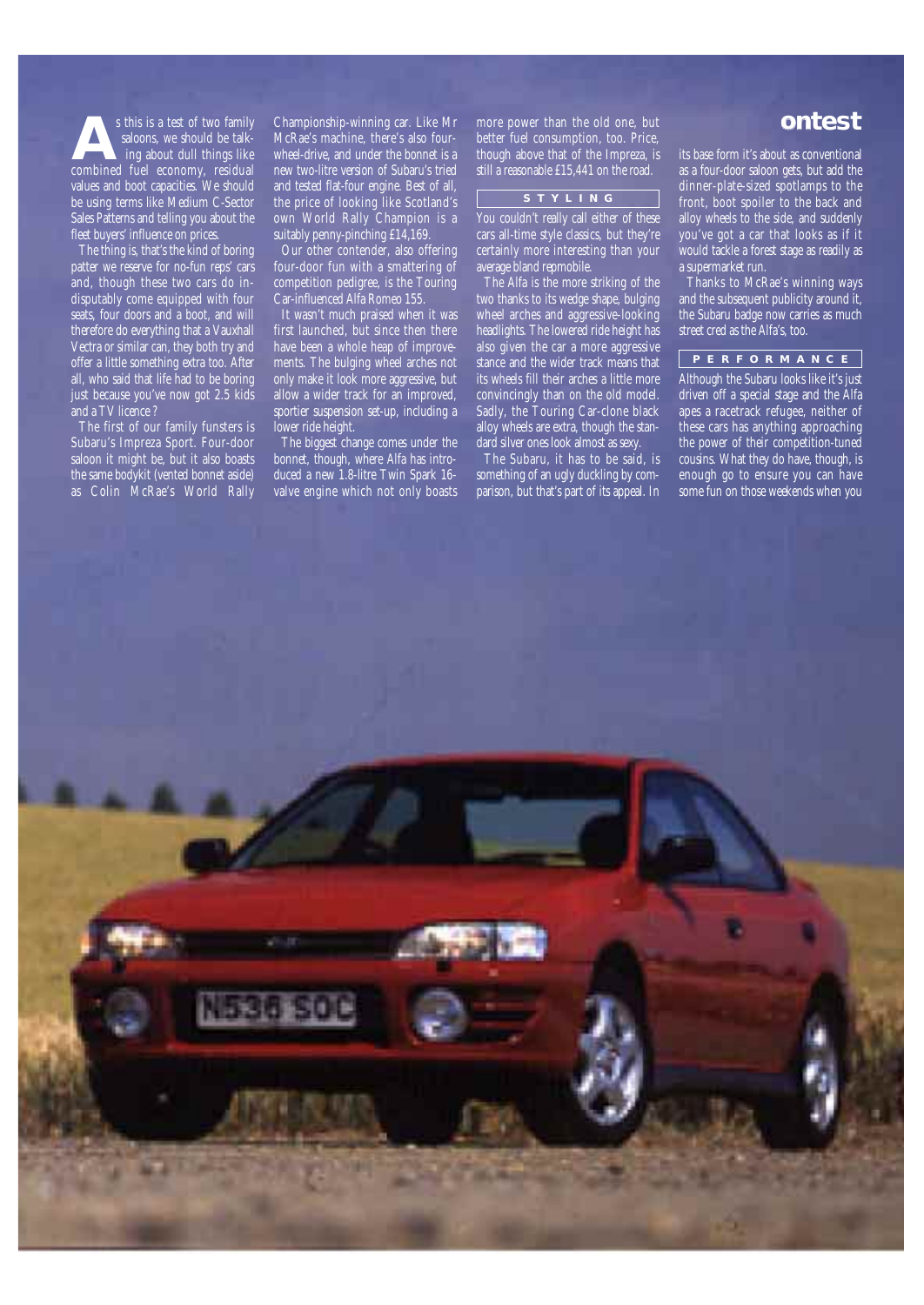

**Sadly, the interior of the Alfa doesn't live up to its bewinged and bespoilered exterior. No carbon fibre, no heavy-duty roll cage – just some rather tacky plastic**





manage to leave the family at home, go for a long, fast drive, and not so much as see a single motorway all day.

With 140bhp the Alfa's got the most power and, as you might expect, turns in the best performance times too – but only just. The sprint from rest to 60mph takes it 9.5 seconds, while top speed is an impressive 125mph.

The engine makes a traditionally sporty Alfa noise and is as flexible as well-cooked spaghetti throughout the rev range. Whether you ask it to start work at 2,000rpm or at 5,000rpm, it never complains; if anything, it spins more sweetly the closer you get to the red line.

The fact that it's so flexible might go some way to explaining why Alfa have opted for such tall gearing. The engine can no doubt take it, but tall, lazy gearing doesn't sit well with a car that's supposed to be set up to have fun as well as provide everyday transport.

Consequently, you soon find yourself driving round the problem by consistently leaving the Alfa one gear lower than you would on most other cars. This becomes especially apparent on

the motorway, where the sky-high fifth gear forces you to drop down to fourth to gain anything resembling decent acceleration for overtaking.

The gearbox is by no means the worst we've ever come across, but it is on the notchy side and sometimes provides just crunching cogs instead of the reverse gear you're trying to select.

The Subaru is a considerable contrast to the Alfa Romeo. Where the Italian car's dulcet tones are musical, the Subaru's fluttery engine note sounds like a Volkswagen Beetle on steroids. It isn't what you'd call smooth, but its gruff nature isn't a deterrent to pushing it either.

Power is less generous than the Alfa's but that doesn't stop the Impreza almost matching it to 60mph, though it tails away higher up and a 115mph top speed is ten mph down on the Italian car's.

It might be down on power compared to the Italian, but the engine boasts more torque and is happier at low revs. Combine this with wellsuited ratios and the Subaru has an instant eagerness about it that the Alfa

lacks. The in-gear times bear this out, especially fifth gear where the Subaru will get from 50mph to 70 almost two seconds quicker than the Alfa.

The gearbox is a slicker, more userfriendly device too – the Sport's 'box is even better than that on our long-term Impreza Turbo.

Both cars come with ABS as standard and they work well, the Alfa's brakes stopping it from 70mph in 50.3 metres compared to the 53.3 of the Subaru. However it's the Subaru's pedal that provides the better, more progressive feel – the Alfa's is annoyingly oversensitive and snatchy, especially when coming to a halt from slow speeds.

# **HANDLING**

When it comes to the twisty stuff, the Alfa leaves the Subaru for dead. At first its hard, sporty ride seems too uncompromising, with almost every bump and rut resounding through the body. It becomes even more noticeable on the motorway where the kind of comfortable cruise that Mondeos and the like offer seems a world away.

Get a bit rough with it, though, and



**That engine, like so many Alfas, sounds fantastic, enticing you to rev it like an absolute loony. Actually, that's by far the quickest way to get anywhere. Black alloy wheels are horny too, even if optional**



**110** January 1997 **Top Gear**





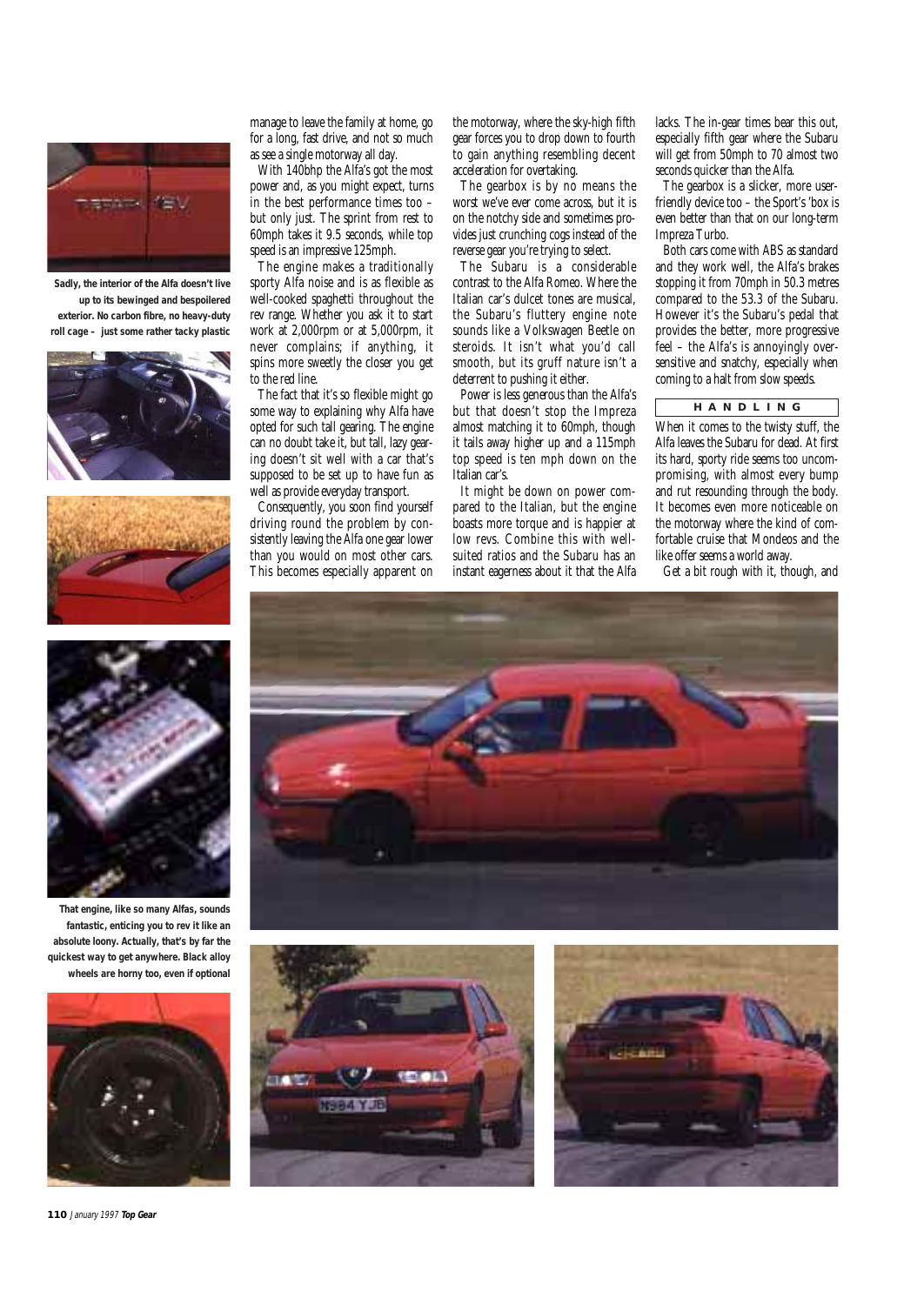as soon as you go round a corner you'll know why you put up with it. The Alfa feels as sharp as it looks.

Sharpest of all is the ultra-quick power steering (2.2 turns lock-to-lock) which not only gives you lightning changes of direction with no more than a quarter turn of the steering wheel but feels almost alive in your hands – informative and precise.

Once you've turned in you won't be dissapointed, either. The payback for that firm ride is that body roll stays firmly under control. Lob the car into a corner and not only will it stay as flat as a pancake but it refuses to run wide thanks to huge amounts of grip. The rubber doesn't even think about letting the car go until your speed reaches truly bottle-losing proportions.

The Subaru feels altogether softer and therefore that bit slower through the bends. Tip it in and body roll is far more pronounced making it feel more untidy and looser than the Alfa through corners. Things are made worse by the steering, which feels too light, slow and unresponsive.

Grip runs out sooner than it does on

the Alfa too, but fortunately for the Subaru there are four wheels scrabbling around to get it back for you. The Impreza's four-wheel drive system uses a centre differential with viscous coupling to ensure that drive is distributed to the wheels with grip and. for the most part, it works. Lift off mid-bend and, when the back goes light, the front endeavours to hang on more tightly. However, that doesn't make it that much fun.

Plus points? The ride is more pliant than the Alfa's; in fact, the worse the road gets, the more the Alfa's unforgiving ride is, literally, a pain in the bum. But, at the end of the day, we'd still take the Alfa's combination of ride and handling over the Subaru's.

# **INTERIOR**

Given their exciting external appearance, both these cars are sadly lacking on the inside.

The Alfa is the better of the two, slightly, but that really isn't saying much. In fact, given the fact that Alfas are usually lacking in the comfy driver department, the 155 isn't too bad.

There's just about enough seat travel to **ontest** ensure a six-footer can get far enough back and the height-adjustable steering wheel makes life easier too. Things would be better if you could sit lower but you can't, so that's about as good as the driving position gets.

For a sporty car, though, the seats are disappointing. They look fairly wellbolstered, but are far too soft, fail to keep you in place through a bend and don't provide much support for your lower back. The dash and centre console look good in an angular sort of way, but the effect is spoilt by the cheap-looking plastics and the dour shade of grey that abounds.

In fact, only one thing makes the Alfa's interior look good. The Impreza's.

Flimsy-looking grey plastic might be bad, but the Impreza's flimsy-looking black plastic is even worse. The interior looks like a leftover from the days when the Japanese turned out such automotive classics as the Nissan Cherry. Yes, the driving position is an improvement over the Alfa's, but the seats aren't. They're too soft and just as ineffective at holding you in place. The



**The lack of bonnet air scoop gives away the fact that this Subaru isn't the full Colin McRae-style Impreza Turbo, but it's nippy enough – although the interior is horrid**













**Weird, weird. The Scooby-doo's light alloy flat-four engine sounds as peculiar as it looks; gruff and rattly, with a distinct offbeat; like a deranged Beetle. It goes well enough though, out-grunting the Alfa**